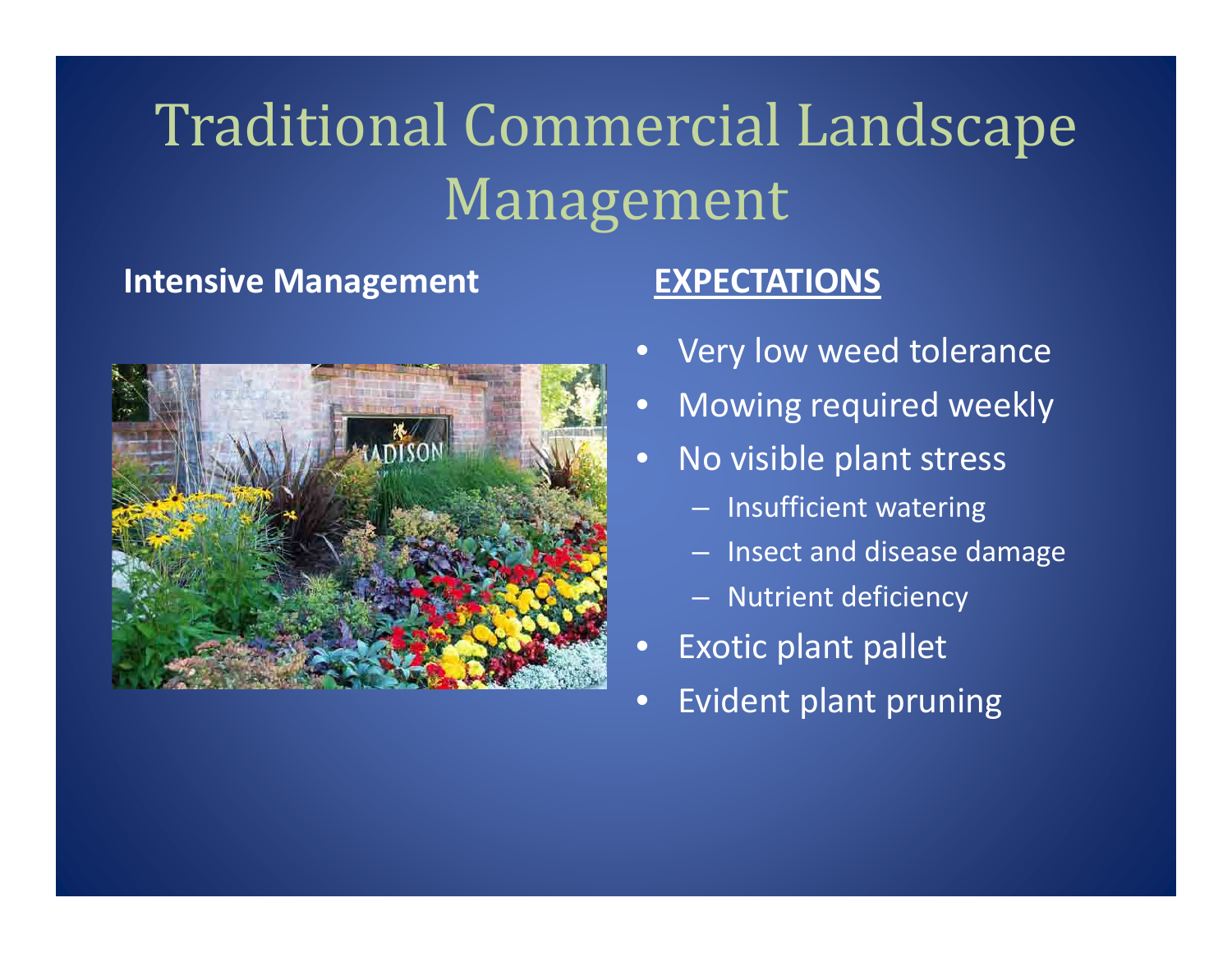#### **Intensive Mana gement RESULT**

- $\bullet$ **•** Increased labor expense
- •**•** Increased material inputs
- •• Increased green waste
- •• Increased water usage
- •**•** Increased fossil fuel usage

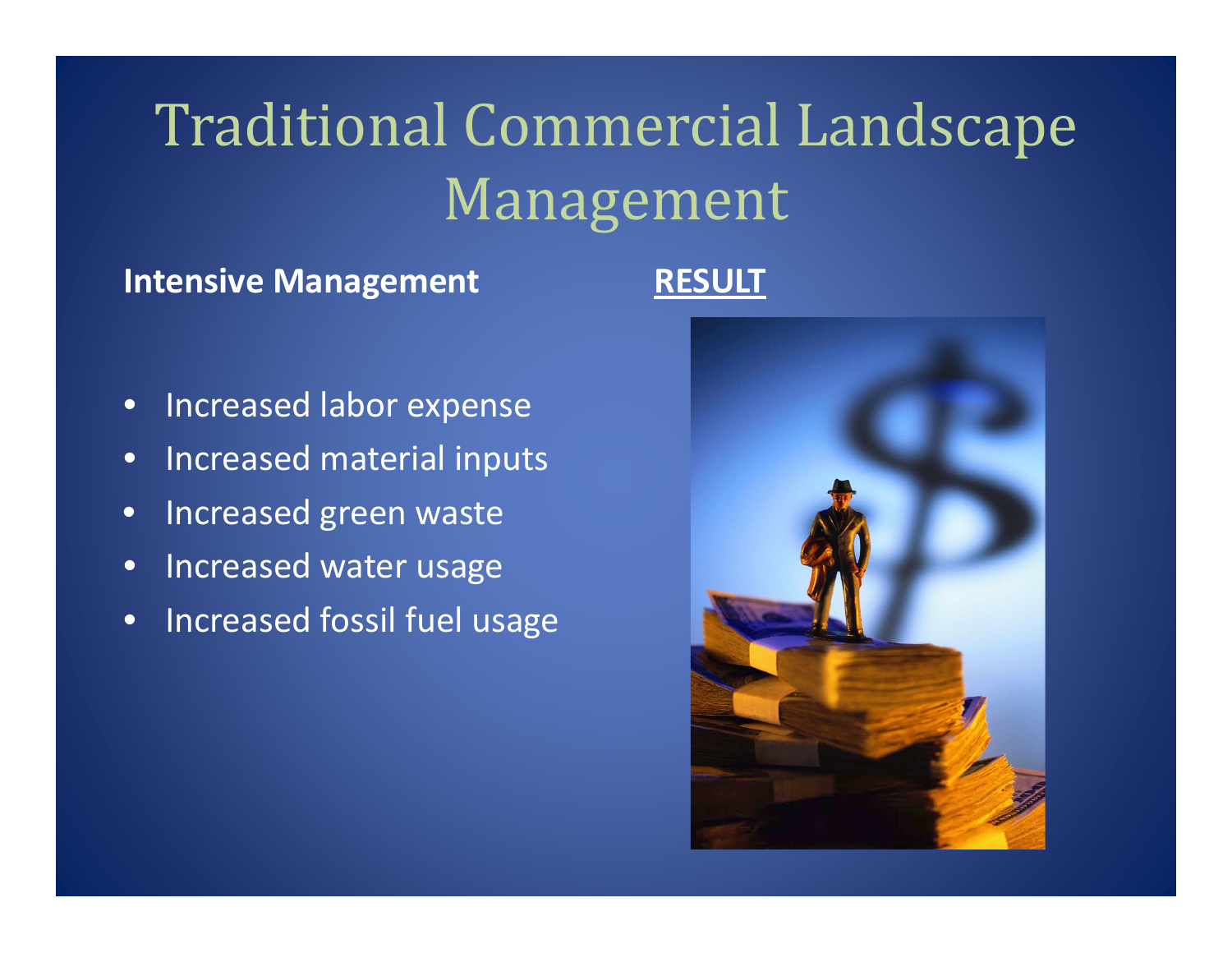#### **Intensive Mana**



#### **RESPONSE**

- Prophylactic pesticide applications
	- Broadleaf weeds in turf
	- Pre ‐emergent applications
	- Growth regulation
	- Cranefly control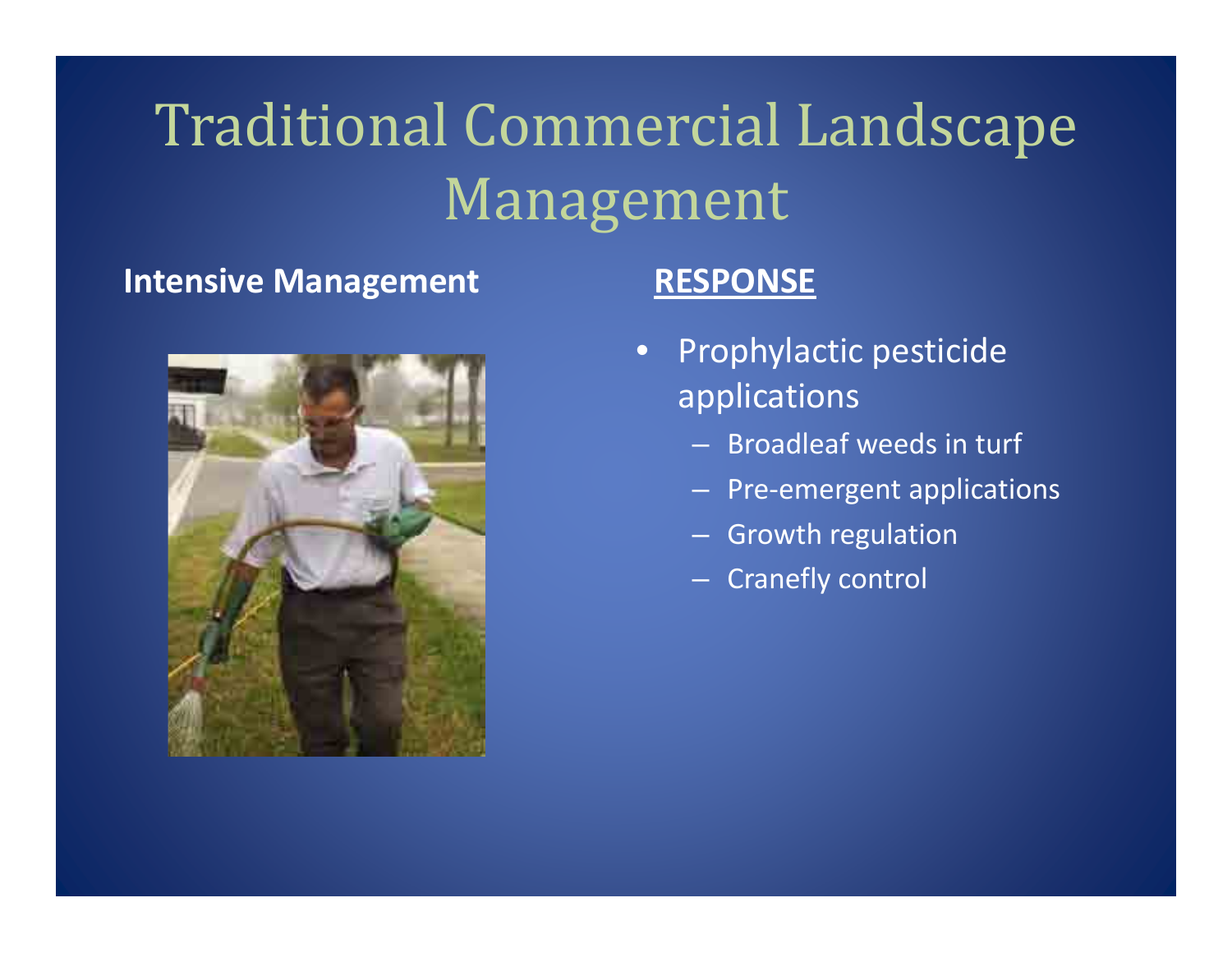#### **Intensive Mana**



### **gement LONG TERM IMPACTS**

- Soil sterility
- •**•** Ground and surface water contamination
- Reduction in plant health
- • Exposed soil (lower % of plant cover)
- ???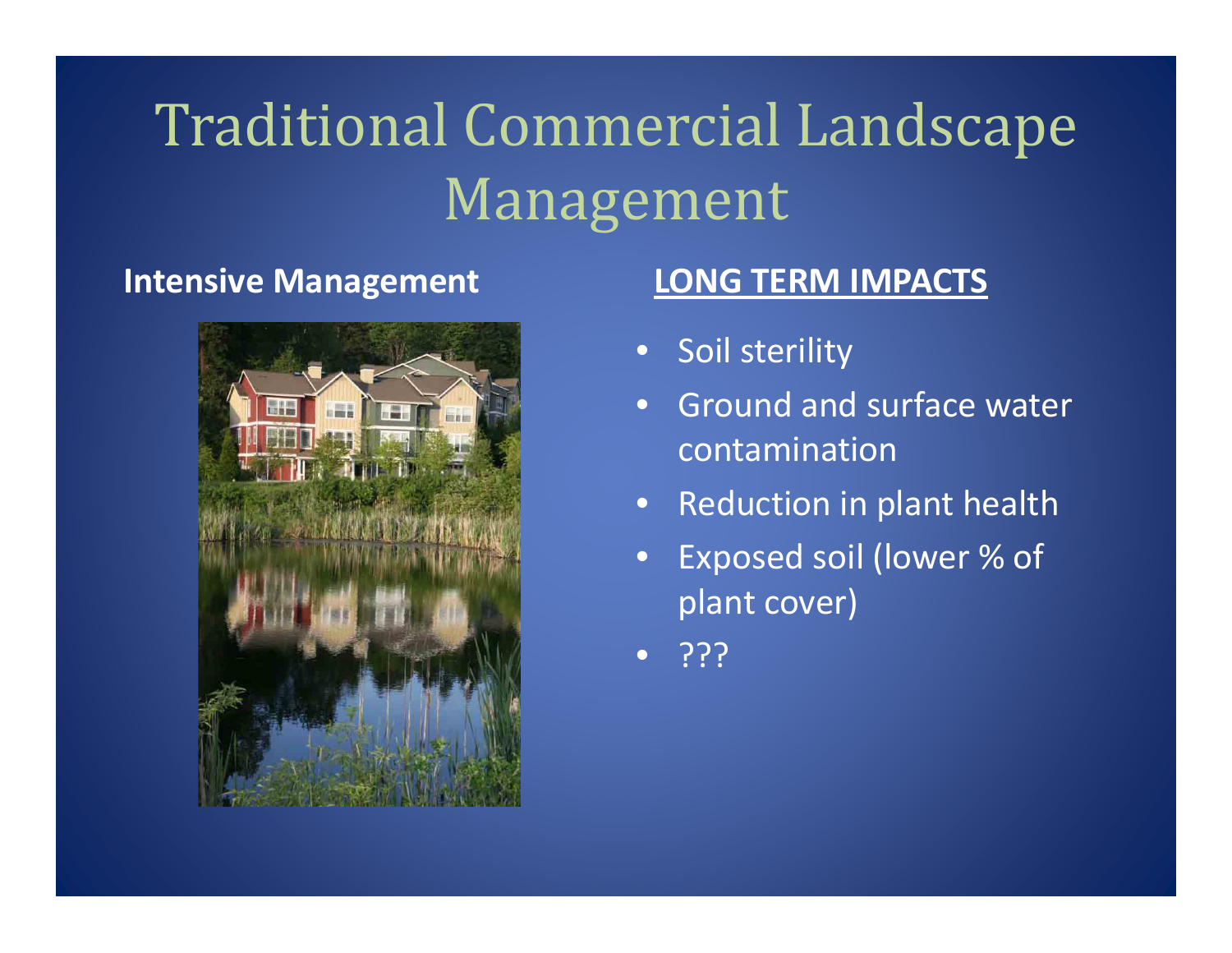**Intensive Mana**

#### **gement ALTERNATIVES**

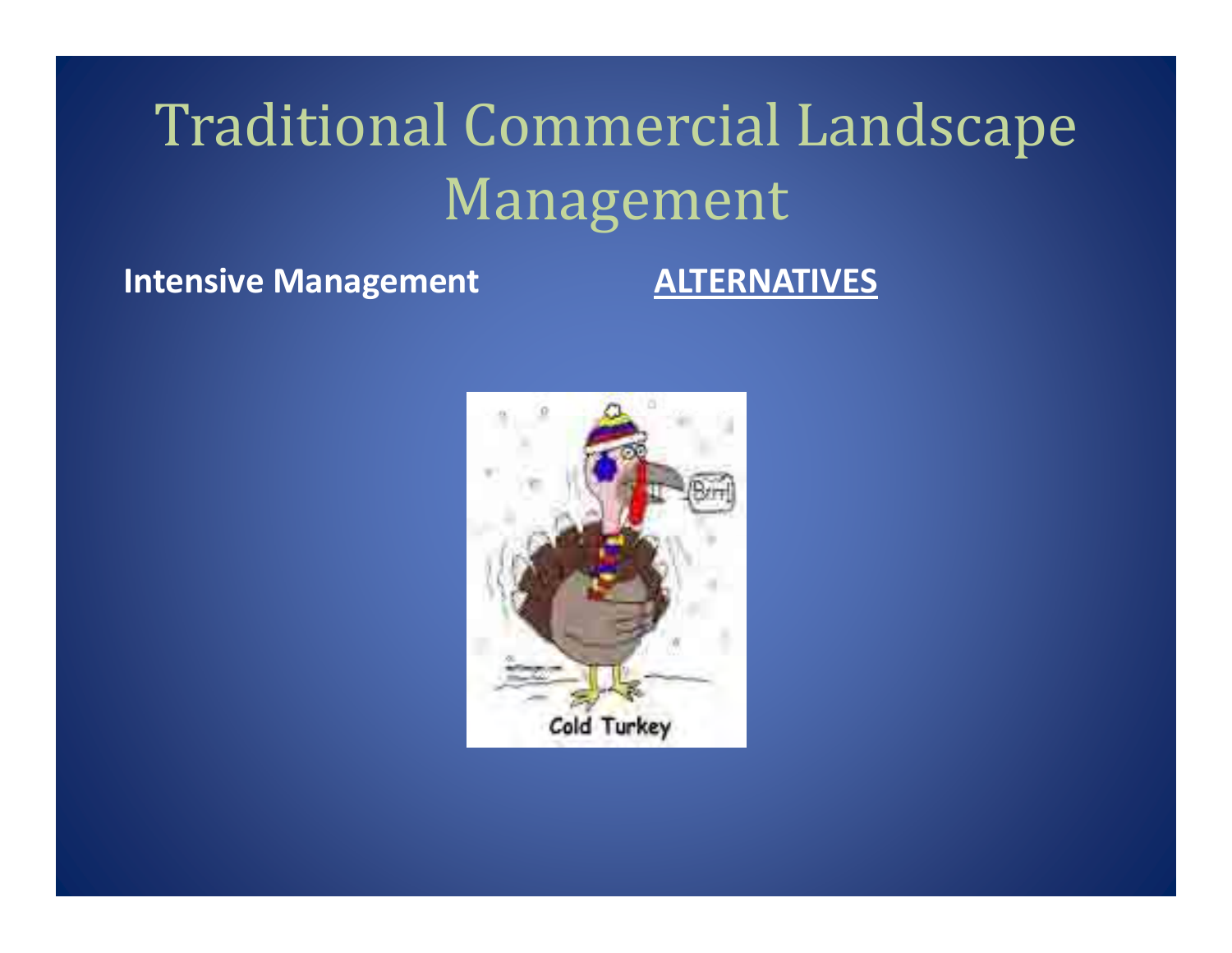

- Re ‐"THINK" your weed control strategy
	- Is your landscape established/mature?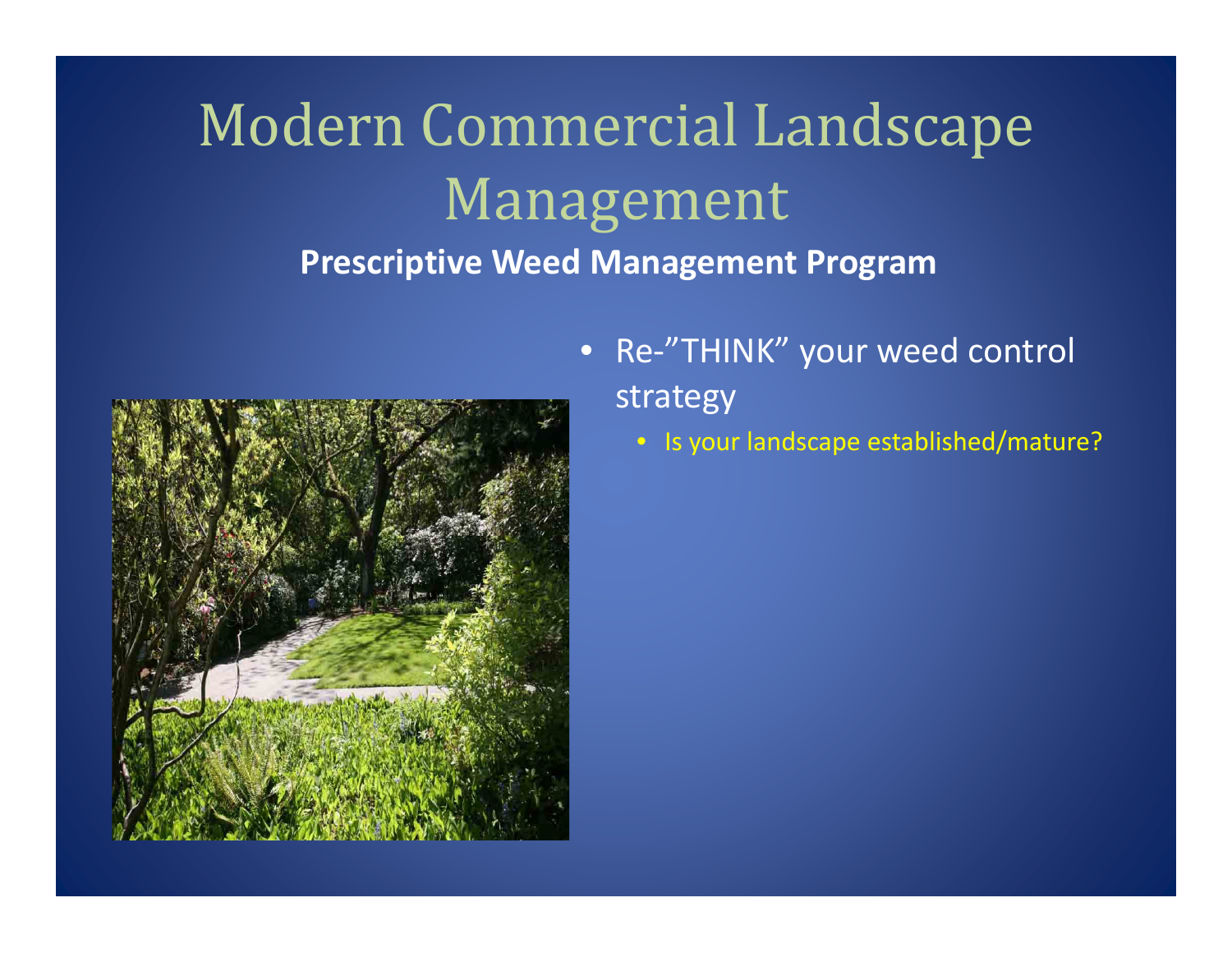

• Re ‐"THINK" your weed control strategy

- Is your landscape established/mature?
- Is there a known weed problem on site?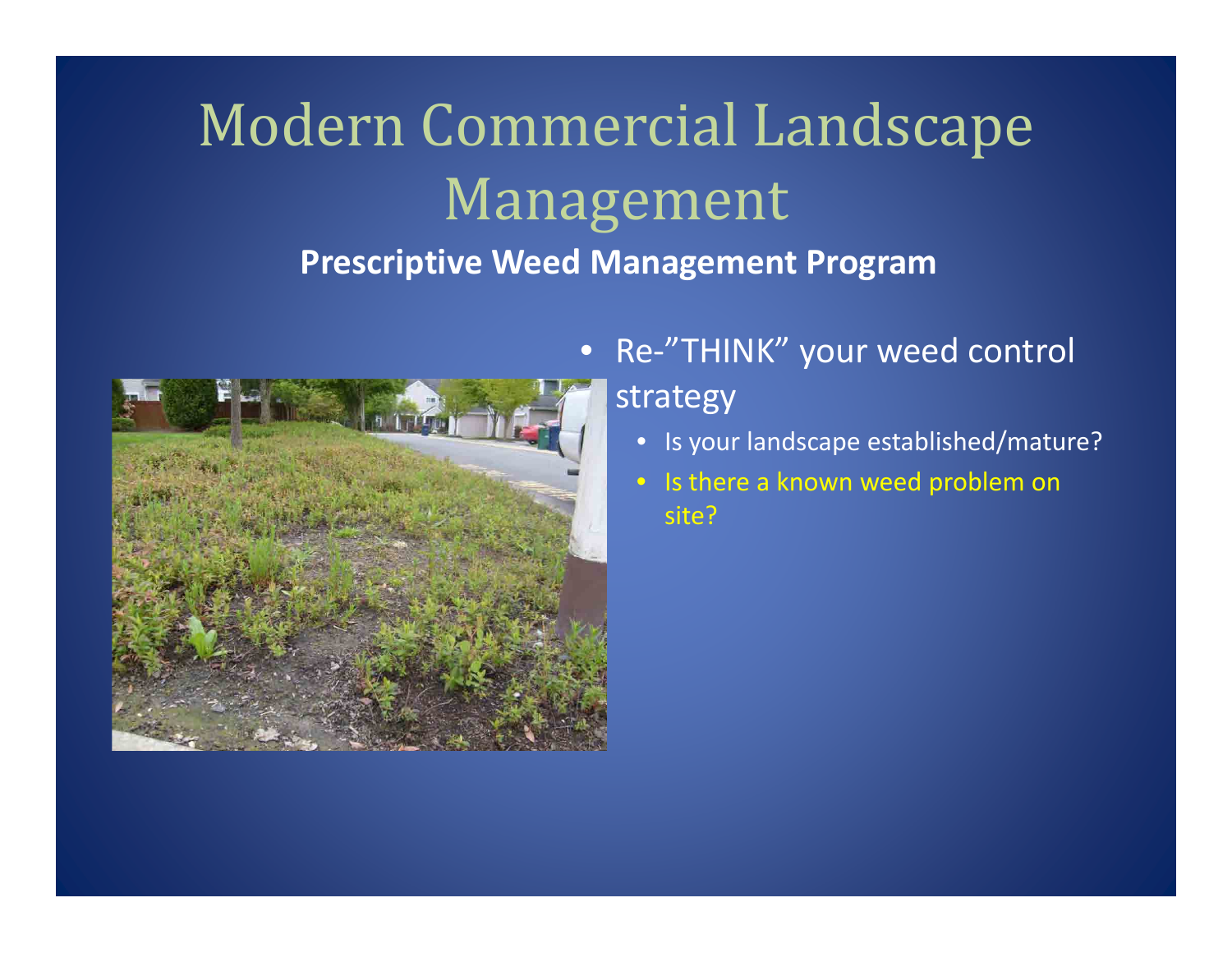

### • Re ‐"THINK" your weed control strategy

- Is your landscape established/mature?
- Is there a known weed problem on site?
- Are there significant new weed seed sources affecting your landscape?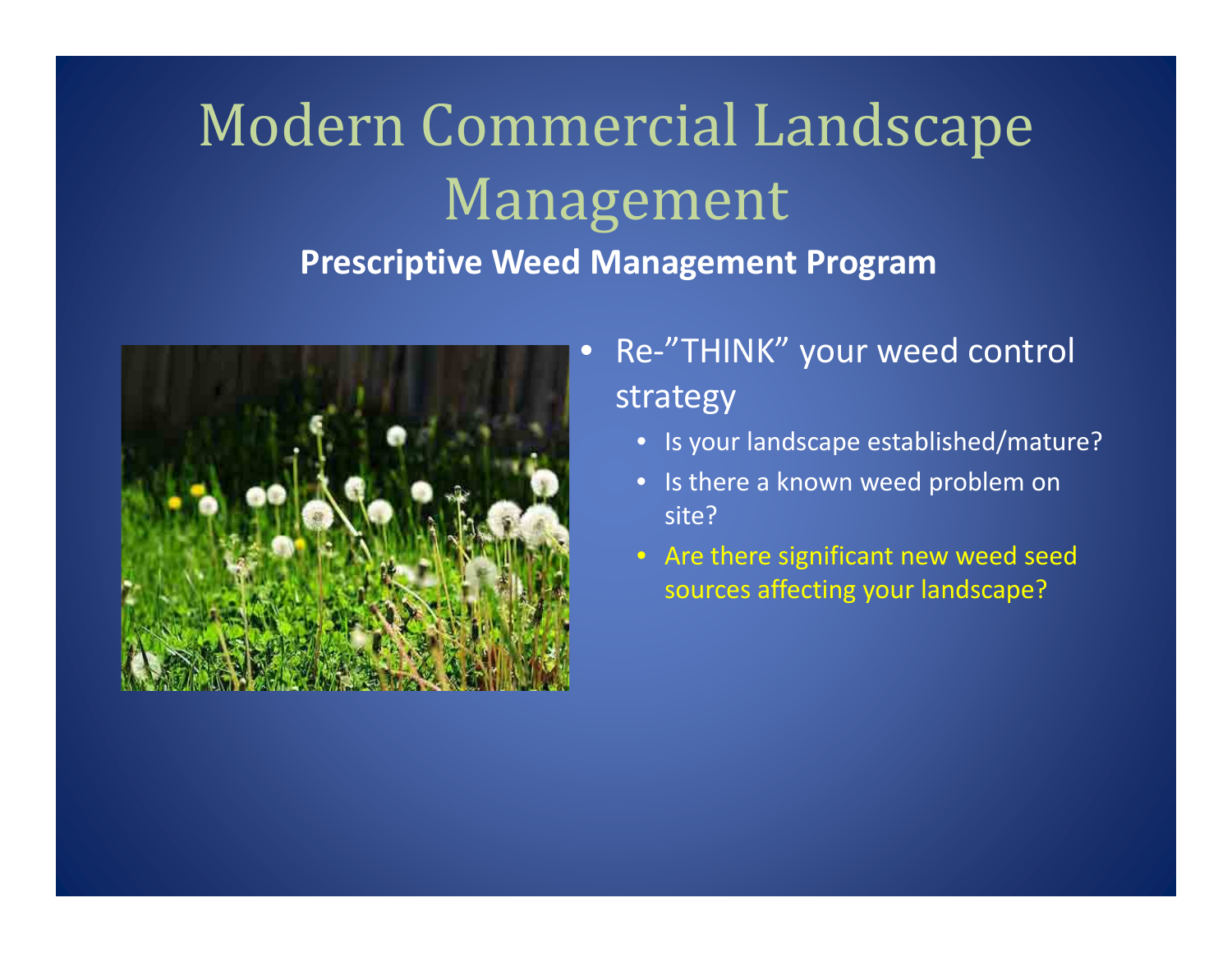

• Re ‐"THINK" your weed control strategy

- Is your landscape established/mature?
- Is there a known weed problem on site?
- Are there significant new weed seed sources affecting your landscape?
- If you stop using pre‐emergents how long will your labor costs continue to benefit from residual effect?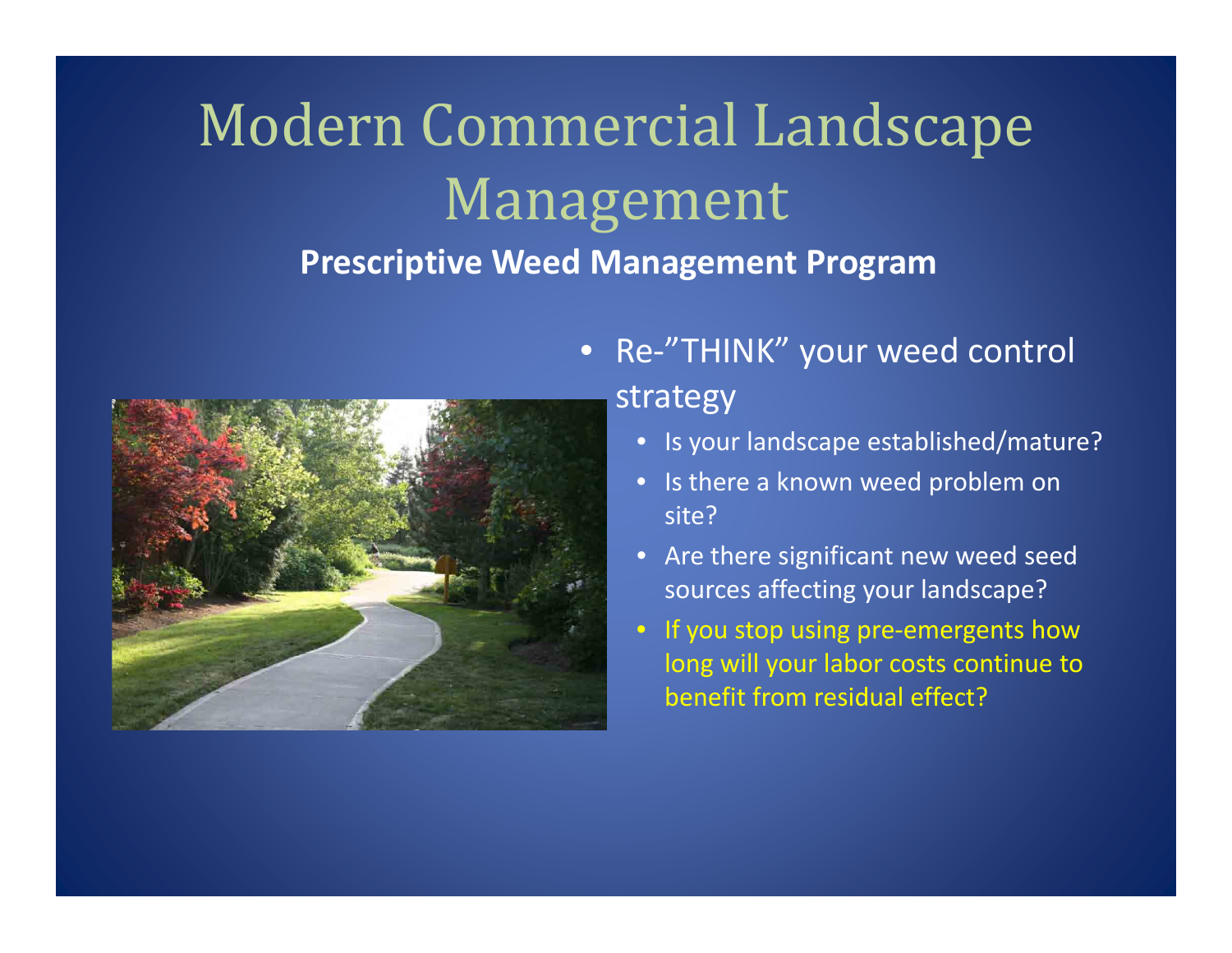

### • Re-"THINK" your weed control strategy

- Is your landscape established/mature?
- Is there a known weed problem on site?
- Are there significant new weed seed sources affecting your landscape?
- •If you stop using pre-emergents how long will your labor costs continue to benefit from residual effect?
- Are there reasonable cultural weedcontrol alternatives?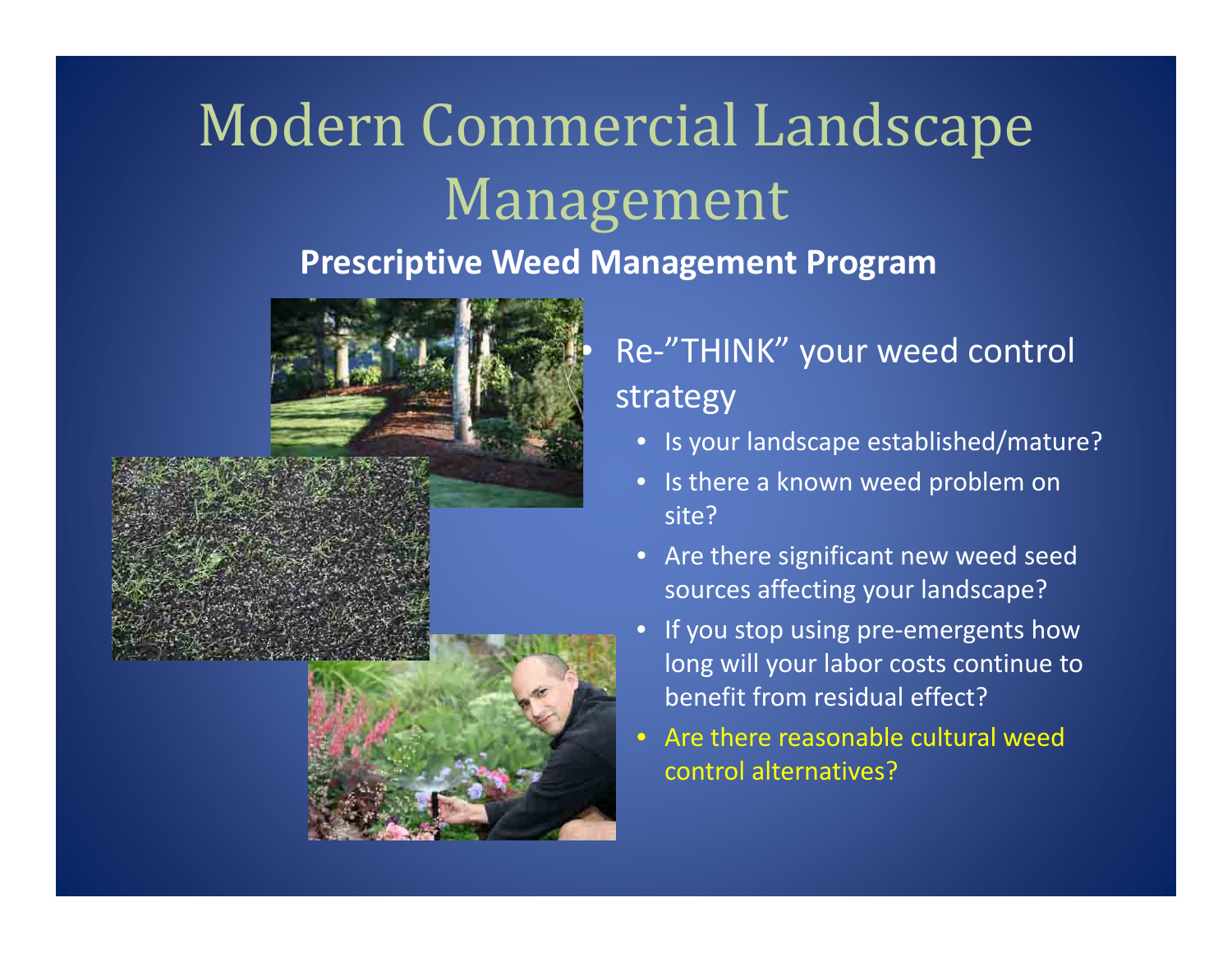# Modern Commercial Landscape Management

### **Prescriptive Weed Management Program**



- Prescriptive use of Pesticides
	- Identify your problem weeds and understand their propagation strategy and lifecycle.
	- Ex plore cultural and mechanical control alternatives
	- Targeted application using least toxic herbicide
	- Elimination of broadcast, preventative pesticide applications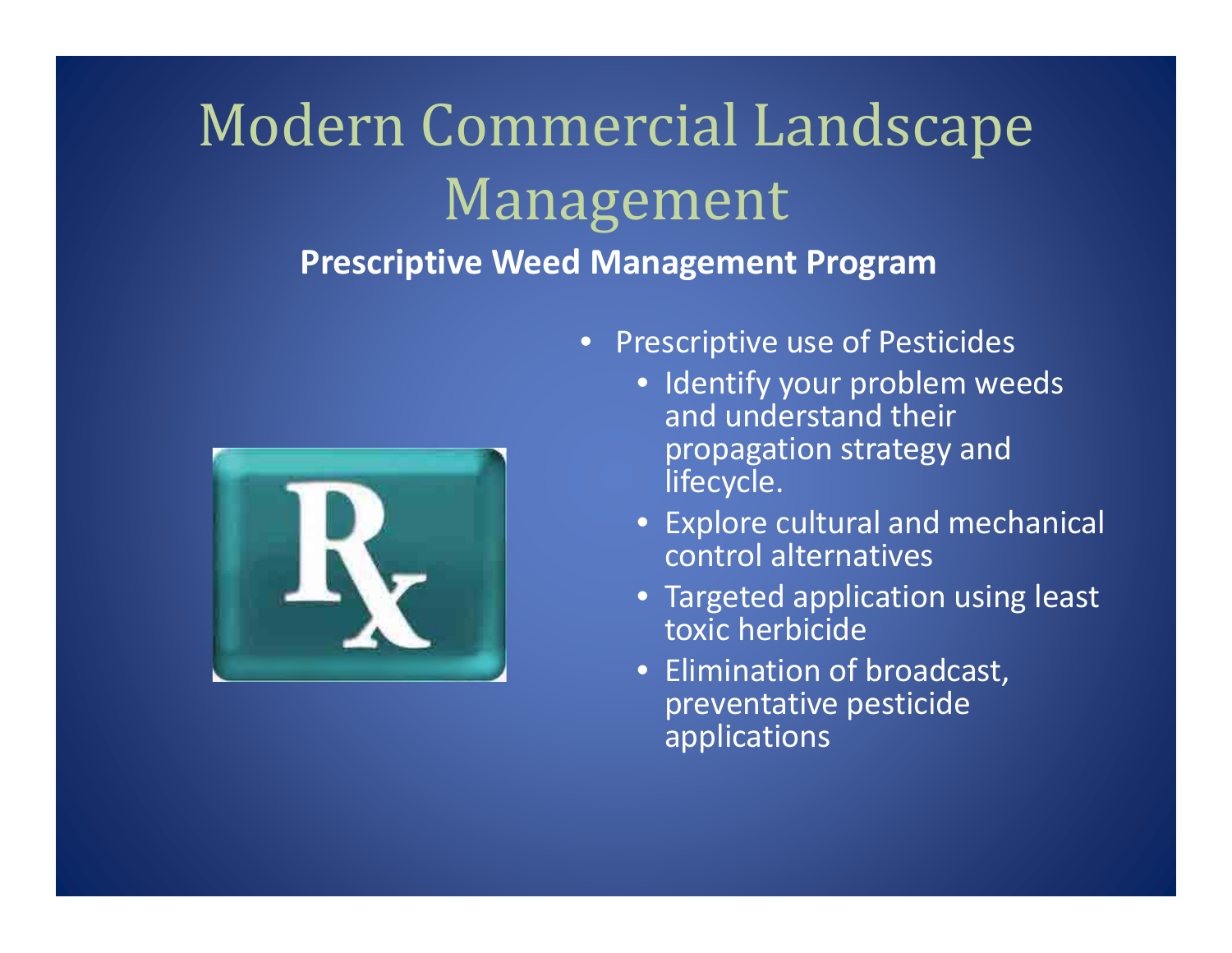### Modern Commercial Landscape Management **Education As A Tool For Change**



- Educate your customers about:
	- Why it's important to focus on soil health
	- Setting reasonable aesthetic expectations
	- Finding financial offsets to fund an increased landscape budget
	- Capitalizing on marketing opportunity
	- $\bullet$ • Communicating with you as a partner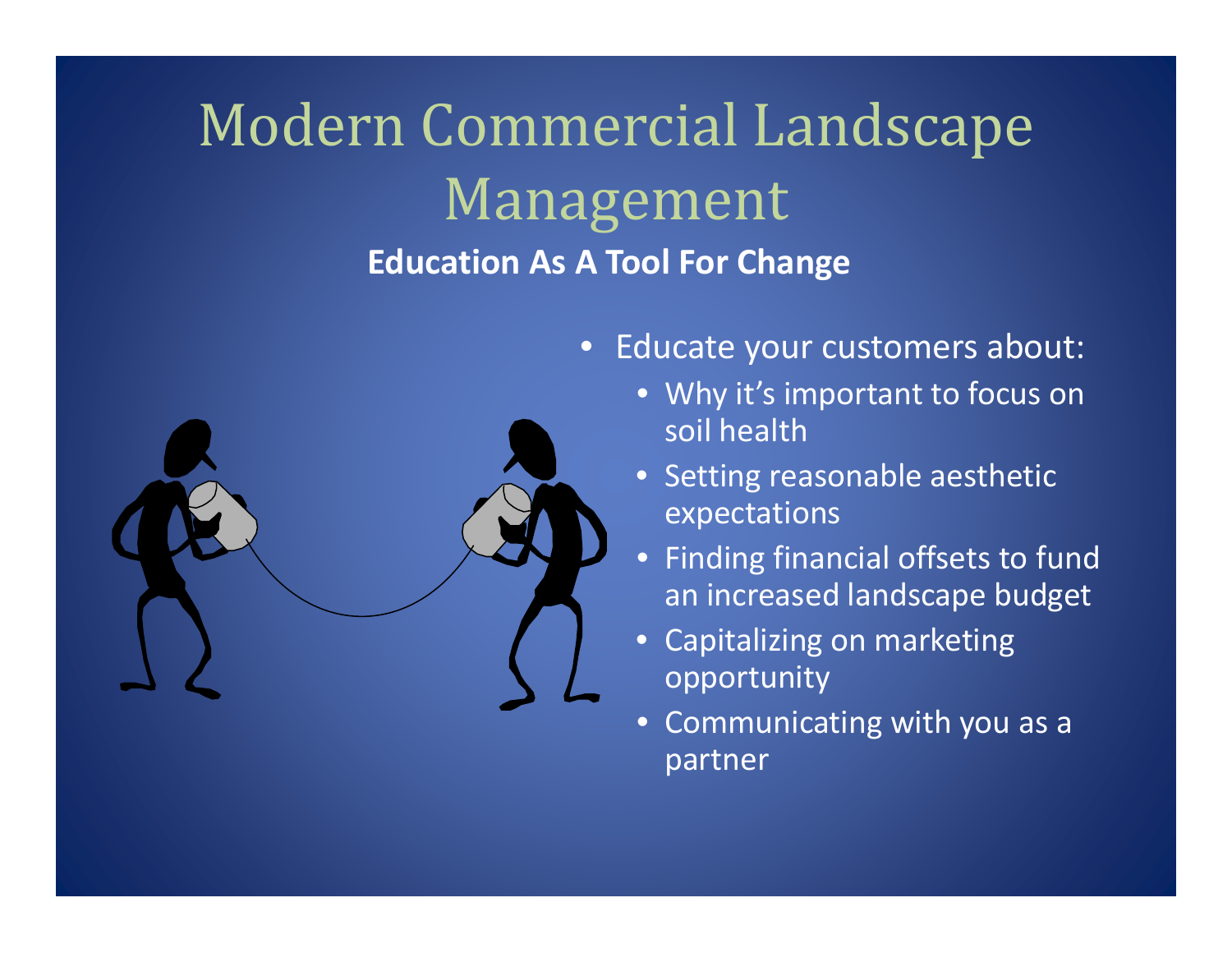## Modern Commercial Landscape Management **Education As A Tool For Change**



- Educate your employees about;
	- Weed identification
	- How propagation strategy & lifecycle stage inform management choices
	- Cultural and mechanical weed management strategies
	- How to distin guish between management choices
	- Why it's important to focus on soil health